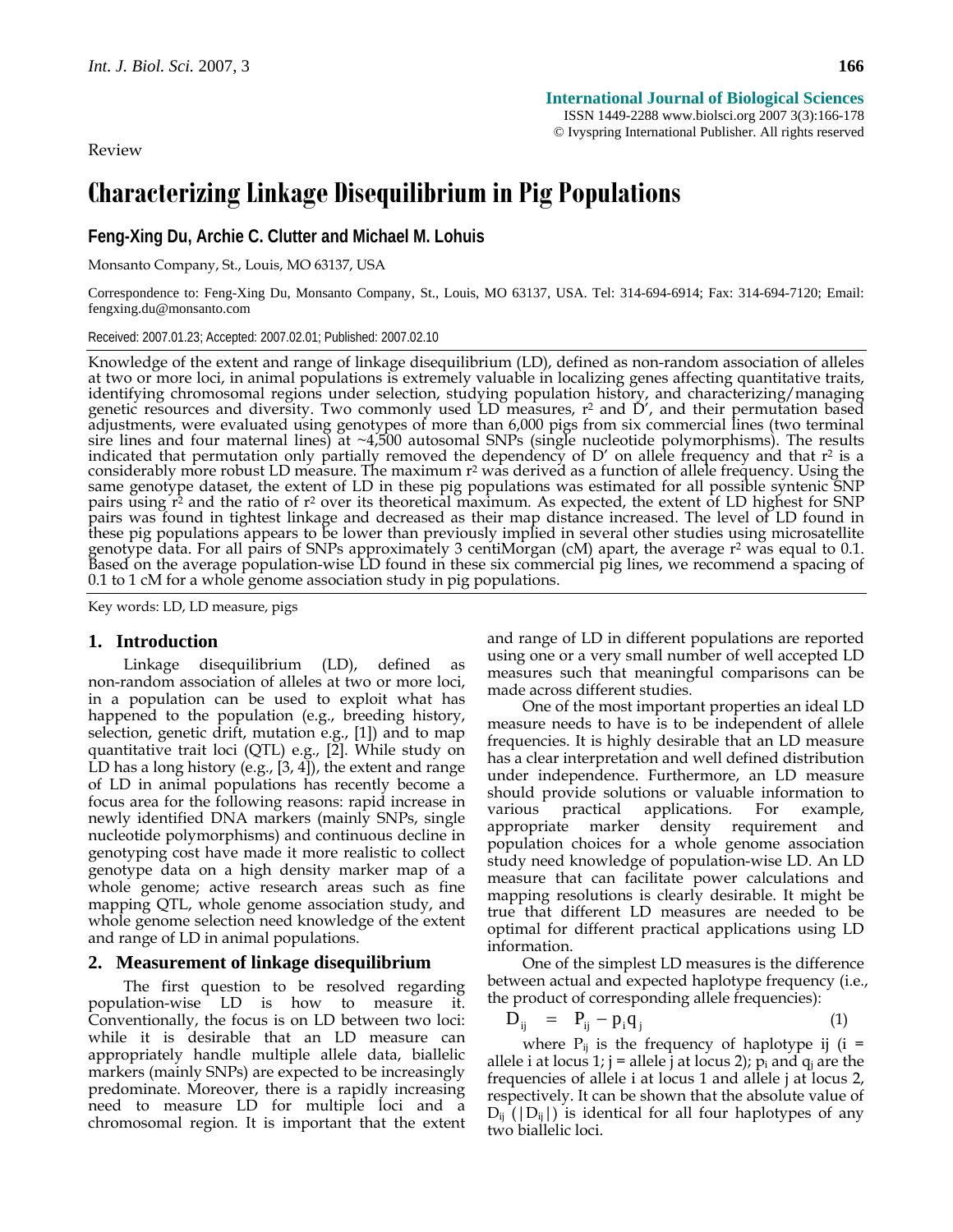$D_{ii}$  is clearly undesirable because it is highly dependent upon allele frequencies, and its size has no clear interpretations. Numerous two locus LD measures have been created by the efforts of making  $D_{ii}$  more allele frequency independent and easier to interpret (for reviews see [5-7]). Of those, D' [8] and  $r^2$ [9] have been most commonly used in the literature (e.g., [5, 10, 11]]. For any two biallelic loci, D' and  $r^2$ are defined as

$$
D = \sum_{i=1}^{2} \sum_{j=1}^{2} p_i q_j \frac{|D_{ij}|}{D_{max}}
$$
 (2)

and

$$
r^{2} = \frac{D_{ij}^{2}}{p_{1}p_{2}q_{1}q_{2}} \tag{3}
$$

respectively, where

$$
D_{\max} = \begin{cases} \min[p_i q_j, (1 - p_i)(1 - q_j)] & \text{if } D_{ij} < 0\\ \min[p_i (1 - q_j), (1 - p_i) q_j] & \text{if } D_{ij} > 0 \end{cases}
$$
  
(4)

Both  $D'$  and  $r^2$  range from 0 to 1 and have some desirable properties. The LD measure D' was designed for loci with two or more alleles. Mainly due to its flexibility in handling multiple allele data, most studies on LD in animal populations used D' to measure population-wise LD of microsatellite genotype data (e.g., [10-13]). The maximum of D' has an easy interpretation: D' equals 1 (referred to as complete LD) if and only if at least one allele at each locus is completely associated with an allele at the other locus. When a new mutation occurs in a finite population, D' is equal to 1 and will remain to be 1 until a recombinant or mutation event breaks the original haplotype. However, D'<1 doesn't has a clear interpretation. The value of  $D'$  in many applications is limited (e.g., D' cannot be directly used to calculate the sample size needed to achieve specific power in an association study). More fundamentally, D' has been shown to be inflated by small sample sizes (e.g., [5]) and low allele frequency (e.g., [14]). Therefore, it is less meaningful to compare across different marker pairs and studies. In an attempt to correct the effect of allele frequency, an adjusted  $D'$  denoted by  $D'_{adj}$  that was derived by subtracting  $D'_{H0}$  (D' estimated under independence via permutation), was proposed by Delvin et al. [14]. While this permutation adjustment appears to be attractive and has been adopted by Spelman and Coppieters [15], no evaluation was performed on how effective this permutation in correcting the dependency of D' on allele frequencies. Moreover, the maximum adjusted D' is  $1 - D'_{H0}$ instead of 1.

Another commonly used LD measure,  $r^2$ , is the correlation of determination for alleles at two loci (r is the correlation coefficient for a  $2 \times 2$  table, [9]). In the context of disease gene mapping, it has been shown that the sample size is approximately inflated by  $1/ r^2$ using a marker in comparison with using a susceptibility locus itself if the level of LD between the marker and the susceptibility locus is equal to  $r^2$  (e.g., [5]). In addition, the expectation of  $r^2$  for a random mating population that is in equilibrium and absence of selection and recurring mutations is a function of effective population sizes  $(N_e)$  and the recombination rate between two loci (θ) ( $E(r^2) = 1/(1+4\theta N_e)$ ) [4]. This relationship has been proposed to be used for estimating historical effective population sizes [13, 16]. While r<sup>2</sup> is still considered as allele frequency dependent, the bias due to allele frequency it is considerably smaller than that in D' (e.g., [5]).

For a pair of biallelic loci,  $r^2 = 1$  (known as the perfect LD) if and only if there exist two haplotypes for two biallelic loci, implying that each allele at each locus is completely associated with one allele at the other locus and allele frequency at both loci are identical. For a pair of markers with unequal allele frequencies at two loci, its maximum of  $r^2$  is less than 1 and becomes more complicated.

Consider two biallelic loci with minor allele frequency being  $p_1$  and  $q_1$  at locus 1 and 2, respectively. Assume  $p_1 \le q_1$ . There are two complete LD states as defined by D': a)  $P_{11} = p_1$  in which all minor alleles at locus 1 form haplotypes with the minor allele at locus 2; and b)  $P_{12} = p_1$  in which all minor alleles at locus 1 form haplotypes with the main allele at locus 2. While  $D'$  is equal to 1 in both cases of complete LD, the values of  $r^2$  are different and can be calculated as

$$
r_{\max}^2 = \frac{p_1(1 - q_1)}{(1 - p_1)q_1}
$$
 (5)

and

$$
r_{\text{max}}^2 = \frac{p_1 q_1}{(1 - p_1)(1 - q_1)} \tag{6}
$$

in case a) and case b), respectively. Clearly,  $r^2$ <sub>max</sub> in case a) is a global maximum given allele frequencies, and is referred to as the maximum of  $r^2$  in this study. r2 max in case b) is a local maximum. With unequal allele frequencies at two loci, there exist at least three haplotypes, and  $r<sup>2</sup>_{max}$  is <1. With equal allele frequency at two biallelic loci, the minimum number of haplotypes can be reduced to two when  $r<sup>2</sup>$ <sub>max</sub> is equal to 1.

Numerical analyses were performed to further evaluate local and global maximum r<sup>2</sup>. Assume that the minor allele frequencies (MAF) at two biallelic loci are independently and uniformly distributed in the interval of [0.05, 0.5] (a minimum of 0.05 is set to reflect that all SNPs with MAF <0.05 were excluded from our analyses). For a specific MAF at one locus, the expectation of local and global  $r<sup>2</sup>$ <sub>max</sub> was calculated. As shown in Fig. 1, the expectation of the local maximum  $r<sup>2</sup>$ <sub>max</sub> increased steadily from 0.03 to 0.53 as the MAF increased from 0.05 to 0.5. The expectation of the global maximum  $r<sup>2</sup>$ <sub>max</sub> first decreased from 0.53 to 0.23 as the MAF increased from 0.05 to 0.19 and then increased to 0.53 as the MAF further increased to 0.5. These results suggest that the expectation of maximum  $r^2$  is much smaller than 1 under the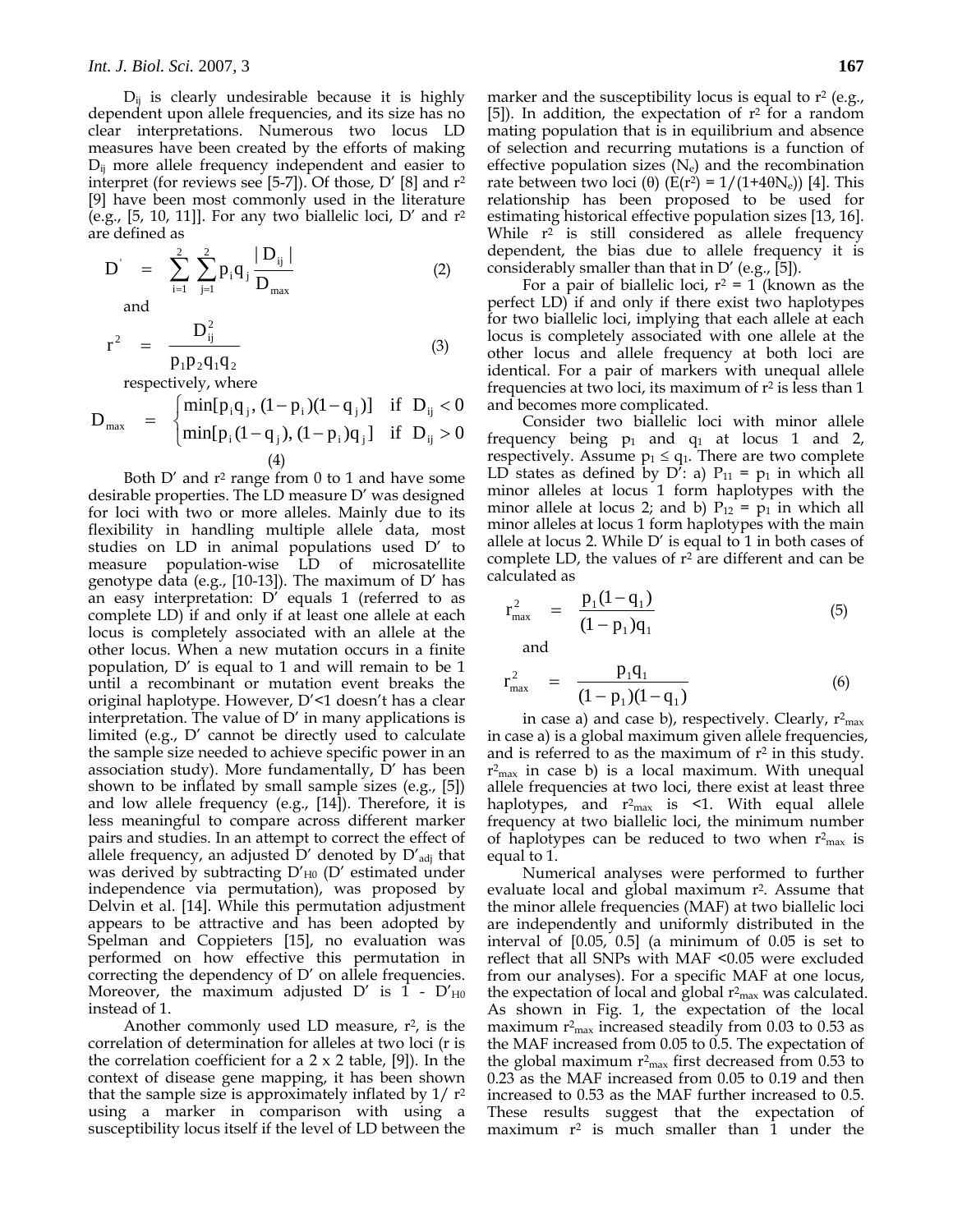assumption of MAF being independently and uniformly distribution and that markers with low polymorphism can be valuable in some special cases (e.g., very dense coverage of a region) as shown by their high global maximum.

Several other of Lewontin's D based LD measures including a measure similar to an attributable risk measure  $(D/(q_1P_{22})$  developed by Bengtsson and Thomson [17]) were evaluated by Delvin and Risch [18], and Zhao et al. [7] evaluated nine Lewontin's D based LD measures (including D' and r2) for their usefulness in LD mapping. Fisher's exact test (FET) can also be used for detection of presence of LD in a population. Monte Carlo approximation of Fisher's exact test was developed for large sample sizes in which exact calculation is computationally infeasible [10]. While FET is independent of allele frequency, it is a function of sample sizes, and there is no clear interpretation of

FET. Therefore, FET is not an ideal LD measure. However, FET can help evaluating other LD measures: given a sample size, a closer correlation to the p value (or its log-transformation) of FET is considered to be desirable. Recently, several homozygosity based LD measures were developed to measure LD of multiple loci or a chromosomal region [16, 19].

**Figure 1.** Expected  $r_{\text{max}}^2$  as a function of minor allele frequency (MAF) under the assumption of MAF at two loci are independently and uniformly distributed. Given allele frequencies at two biallelic loci, the global and local  $r_{\text{max}}^2$  were calculated using Eqs. 5 and 6, respectively.

## **3. Factors influencing population-wise linkage disequilibrium**

The extent and range of LD of two loci in an animal population is jointly affected by evolutionary forces (such as random drift, natural selection, mutation, and line origin), molecular forces such as historical recombination events, and the population's breeding history such as historical effective population sizes, intensity and direction of artificial selection, population admixture, and mating patterns.

The effect of recombination rate on the extent of LD is easy to understand: alleles at neighboring loci tend to be inherited together and tend to be associated in a segregating population. In a large population under no selection,  $\overline{D}_{ij}$  decays at rate of  $\overline{1}$ -  $\overline{\theta}$  under random mating, where θ is the recombination fraction. In populations with large effective population sizes such as human populations, variable recombination rates across chromosomal regions are considered as one of the factors for haplotype structures existed in human populations (e.g., [20]].

In a finite population, random drift affects both allele and haplotype frequencies, and population-wise LD. Clearly, effect of random drift becomes more dramatic in cases of smaller effective population sizes. As described above, LD of two loci in a population in equilibrium is a function of effective population size,  $(1/(1+4\theta N_e))$  [4].

The effect of selection on LD is dependent upon the direction, intensity, duration, and consistency of selection over time. Bulmer [3] showed that selection reduced genetic variation in the next generation and produced negative gametic (linkage) disequilibrium among loci (linked and unlinked). When selection operates at a locus, the neighboring loci that are in LD with locus under selection will have an enhanced extent of LD, a hitchhiking effect. When selection operates on multiple loci in epistasis, LD between loci under epistatic selection and their tightly linked loci will be created and enhanced. For animal populations,



the impact of selection on their LD is also dependent upon the consistency of breeding objectives over time.

When a new mutation occurs in a finite population, LD is created and the degree is dependent on the frequency of the allele that is haplotyped with the new mutation. As the copies of the mutant allele accumulate, the LD between this locus and other loci depend on recombinant rate, random drift, population admixture, and selection. Due to generally low mutation rate, recurrent mutations are expected to have little impact on the extent and range of LD in animal populations. However, for some mutation hot spots, the LD between a hot spot and its neighboring loci should be generally lower than expected.

Admixture of populations will clearly create new LD among loci that are in no previous LD in all parental populations and alter the extent of LD for loci that are in LD in the parental populations. The spurious LD between unlinked loci created by admixture can be rapidly dissipated in subsequent generations. However, it will take much longer to dissipate the effect of population admixture on LD of neighboring loci.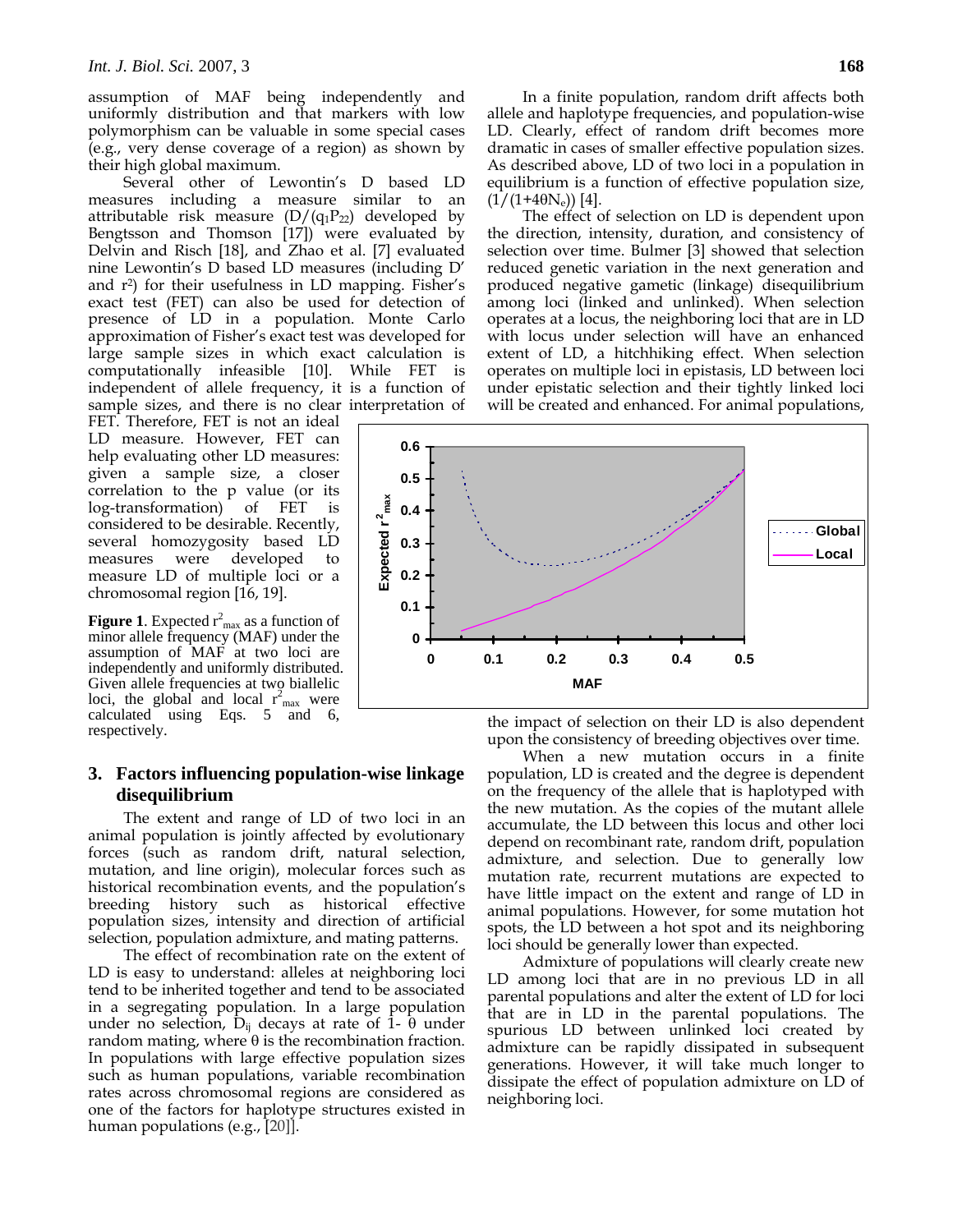#### **4. Usefulness of linkage disequilibrium**

The knowledge of the extent and range of LD in animal populations has become increasingly useful, mainly due to its importance in assisting fine mapping of quantitative trait loci and marker assisted selection (MAS). Regardless of designs and statistical methods used in QTL mapping, LD plays a fundamental role in QTL mapping because choice of appropriate marker spacing and resulting QTL mapping resolution depend on extent and range of LD in the population of choice. For QTL genome scans using crosses of completely inbred lines (e.g., F2 or backcross), presence of extensive LD requires only sparse marker coverage (e.g., 10 to 20 centiMorgans (cM) spacing for microsatellite markers). Most domestic animals are associated with long generation intervals, low reproductive rates, high unit cost, and inbreeding depression, and it is therefore unrealistic to create mapping populations that require many generations of inbreeding. Instead, large paternal half-sib families within a segregating line and crosses between two segregating lines have been used in many linkage mapping studies in animals (e.g., [21, 22]). With sparse marker coverage, linkage mapping using paternal half-sib families focuses on the sire side, because the paternal haplotype has extended LD; linkage mapping using line crosses focuses on QTL segregating between parental lines because extensive LD only exists for between line difference.

While extensive LD facilitates QTL detection with sparse marker coverage, it limits resolution of QTL mapping. In essence, fine mapping is basically testing the presence of a segregating QTL in one chromosomal region against neighboring chromosomal regions and requires a large number of recombinant events in small chromosomal regions. It has been suggested, both by animal and human geneticists, to exploit population-wise LD (namely LD mapping) for fine mapping in human (e.g., [2]) and animal (e.g., [23]) populations. Most animal populations are outbred for many generations, and have therefore accumulated a large number of historical recombinant events that are valuable for fine mapping. With increasing availability of SNPs, the whole genome association studies become increasingly realistic and attractive. To do that, one needs the knowledge of extent and range of LD in animal populations to resolve fundamental issues such as marker density requirements and population suitability.

When a SNP is not a causal mutation and only linked to QTL, the effectiveness of MAS using this SNP is affected by the extent of LD between this SNP and the causal mutation [24]. For selection to be effective, MAS operating on multiple QTL (mostly likely using a large number of markers) is critical. Recently, whole genomic selection has been exploited as an alternative for selection of animals for breeding (e.g., [25]). How to perform MAS and the effectiveness of MAS using a large number of markers (including whole genome selection) are affected and should be optimized in the extent and range of population-wise LD.

As described above, selection will enhance LD of neighboring loci. With consistently strong artificial selection practiced in many animal populations, it might be feasible to identify chromosome segments under selection using LD data in many animal populations by identifying regions with more extensive LD [26] and testing interaction between chromosomes on the extent of LD [10].

As described above, population-wise LD is affected by random drift. The effective population size is generally small in most animal populations. Hayes et al. [16] proposed an LD measure, chromosome segment homozygosity, to estimate historical effective population size. Zhao et al. [7] used the level of LD expected from effective population size to evaluate different LD measures.

# **5. Linkage disequilibrium in human and animal populations**

Most empirical studies aimed at investigating the extent and range of LD have been conducted by human geneticists in human populations. Instead of an exhaustive review, several studies are briefly discussed to gain general knowledge of the range and extent of LD in human populations. While a few earlier studies work with microsatellite marker genotype data (e.g., [27, 28]), most focus on single nucleotide polymorphism (SNP) genotype data, especially on extremely tightly linked SNPs (e.g., [29 -31]) in European populations. A review of published data show that LD varies among populations and genome regions [5]: the extent of LD in northern European populations ranges from 10-30 kb to several hundreds of kilobases, while other studies suggest that the extent of LD in northern African populations is lower.

There are several published studies on the level of LD in domestic animal populations, and most of them used microsatellite marker data. Farnir et al. [10] pioneered the investigation of population-wise LD in animal populations, by estimating LD between 281 microsatellite markers in Dutch black and white cattle. They demonstrated that LD extended over large genetic distance (e.g., ~20 cM) and that the degree of LD continuously increases as linkage distance decreases from 5 to 1 cM. They further showed that non-syntenic markers have a probability of approximately 12% to be in LD at the 0.05 significance level. While Farnir et al. [10] reported via a simulation study that the effect of random drift alone can explain the observed LD and found no evidence of a selection effect on LD, Tenesa et al. [13] found some evidence of the effect of selection on LD by showing that LD is stronger in chromosome regions harboring QTL in UK dairy cattle. McRae et al. [12] studied LD in two sheep populations using microsatellite markers. While they found similar LD levels to those in cattle for loosely linked markers, their data lack tightly linked markers. These authors made conscious efforts to test the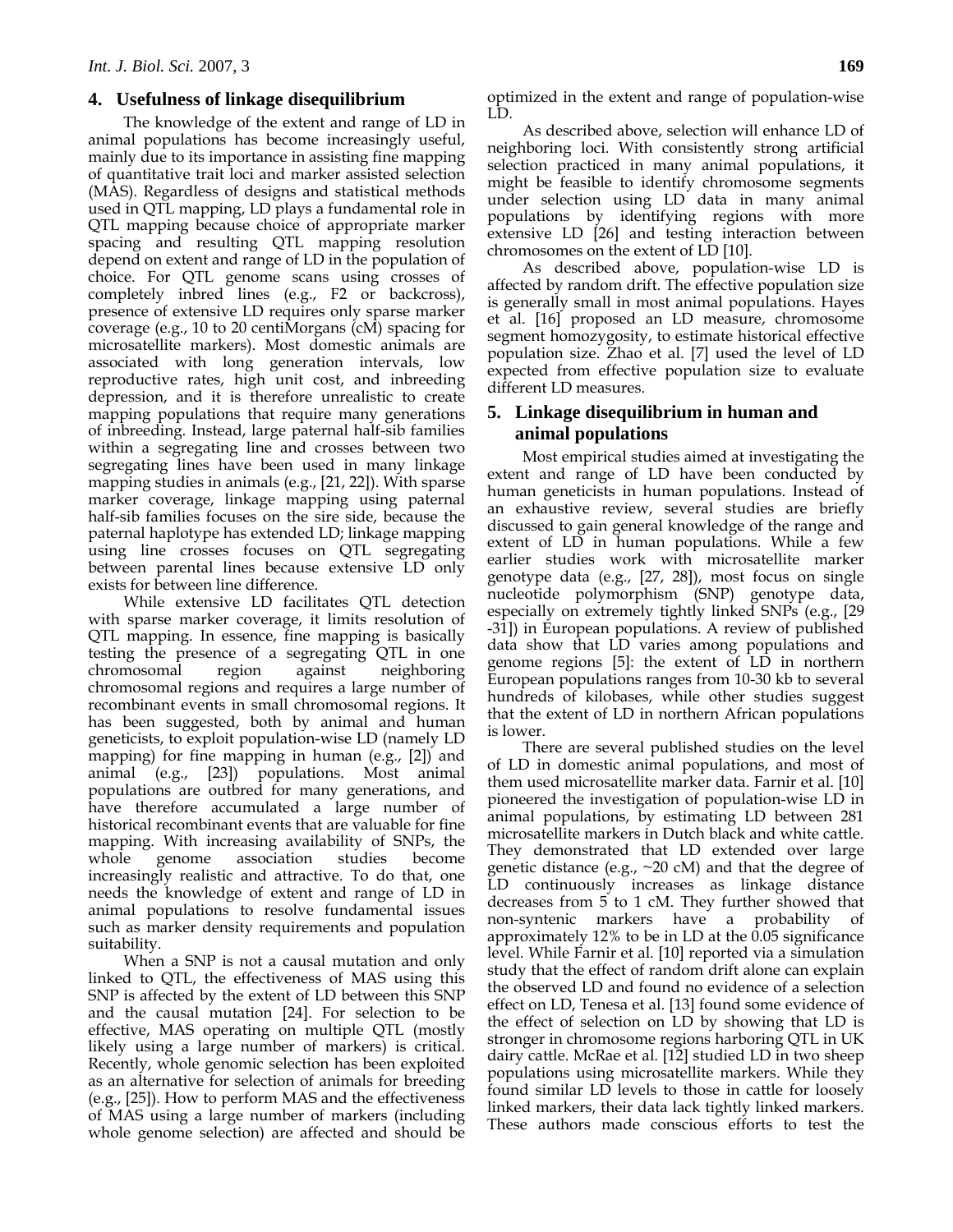independence of D' on allele frequency and found that D' may be skewed when rare alleles are present. Nsengimana et al. [11] investigated the level of LD in chromosomes 4 and 7 in five commercial pig populations. These authors were able to detect small size of population and chromosome effects on LD. However, their data only contained 15 microsatellite markers and lack tightly linked markers. Recently, Spelman and Coppieters [26] genotyped 283 cattle with the Affymetric GeneChip® BovineMapping 10K SNP kit. Order between SNPs was predicted based on a comparative alignment between human and bovine genome, and linkage distance was estimated by extrapolation. They used 40 inferred halpotypes for Jersey dams with at least 8 genotyped progeny to estimate all possible pairwised LD of 339 SNPs from a bovine chromosome. They found a much lower level of population-wise LD than that by Farnir et al. [10]: the average level of  $r^2$  for markers within 1 and 5 MB (megabytes) was equal to 0.1 and 0.04, respectively.

It is expected that populations of domestic animals have LD well above the levels in human populations, because of small effective population sizes (e.g., 100), and strong artificial selection. The extensive LD observed in domestic animal populations was somewhat of a surprise to some animal geneticists e.g., [10], and prompted several groups e.g., [10, 11] to suggest the feasibility of a genome-wise LD study using available microsatellite markers. The effect of random drift is expected to be strong in case of small effective population size.

# **6. Evaluation of r<sup>2</sup> and D' using actual data**

As described above, Delvin et al. [14] attempted to remove the dependence of D' on allele frequency by subtracting  $D'_{H0}$  from the observed D', where  $D'_{H0}$  is the D' under independence and estimated by permuting each allele at one locus independently of alleles at the other locus. Spelman and Coppieters [15] applied a similar permutation procedure to adjust r<sup>2</sup> using r2 H0 under independence. In this study, we used a porcine genotype data set of whole genome distributed SNPs to evaluate the dependence of LD measures  $r^2$  and  $D'$  on allele frequency and their adjustment via permutation.

#### *Data description.*

Approximately 4,500 SNPs on 18 porcine autosomal chromosomes were used in this study. Of those, approximately 4,100 autosomal SNPs were selected from a collection of more than 600K SNPs that Monsanto Choice Genetics exclusively licensed from Metamorphix, Inc. (MMI), based on their informativeness, and evenness of spacing over the porcine genome. Approximately 4,300 pigs from 6 pure lines (600 to 750 per line) were genotyped at these SNPs. These six lines consist of two terminal sire lines (PT (Pietrain based) and DU (Duroc based)) and four maternal lines (LR1 and LR2 are Landrace based, and LW1 and LW2 are Large White based) (Table 1). An additional ~400 SNPs were genotyped using PT pigs. About 150 of these 400 SNPs were genotyped

using a ~3,000 animal panel, and the other 250 SNPs were genotyped using a panel of  $\sim$ 1,400 PT pigs. Therefore, PT genotype data were from three projects, and the samples for SNPs genotyped in different projects were considerably small (namely the overlapping animals). The overall average number of offspring from a sire ranged from 15 to 20, and their dams were generally not genotyped. For evaluation within a line, minor allele frequency needs to be  $\geq 0.05$ to be included in the LD evaluation. A linkage map of these SNPs and other markers (both microsatellite markers and SNPs) genotyped for other projects was previously constructed using part of this dataset and additional genotype data as described by Grapes et al. [32].

| Line | Breed       | <b>Breeding Purpose</b> |
|------|-------------|-------------------------|
| PТ   | Pietrain    | Terminal sire line      |
| DU   | Duroc       | Terminal sire line      |
| LR1  | Landrace    | Maternal line           |
| LR2  | Landrace    | Maternal line           |
| LW1  | Large White | Maternal line           |
| LW2  | Large White | Maternal line           |

**Table 1**. Description of six pig lines used in this study

#### *Population haplotype frequency estimation.*

The first step was to identify all alleles whose parental origins could be inferred with certainty conditional on the observed genotype data. For all SNPs on a chromosome, the probabilities of plausible linkage phases of each family sire were estimated using progeny genotype information. Given sire linkage phase, one can calculate the probability of haplotype of maternal origin [10]. The probabilities of haplotypes of the maternal origin for each offspring were calculated as the summation of the product of sire phase probability and the probability of haplotype of maternal origin conditional on sire phase over all sire linkage phases.

For estimation of population haplotype frequency, animals with observed genotypes at both SNPs under evaluation were included; both haplotypes of all nonfinal offspring with genotypes and only maternal haplotypes of final offspring were used. Observed  $r^2$  and  $\bar{D}'$  were estimated using haplotype frequency for each line and every possible syntenic SNP pair.

#### *LD measures under independence.*

For each gamete included in a population haplotype frequency calculation, probabilities of having an allele at each SNP were estimated from its haplotype probability. Allele probabilities at each locus were randomly permuted among gametes, and haplotype probabilities for each gamete after permutation were calculated as the product of corresponding allele probabilities and used to estimate LD measures under independence. For each syntenic SNP pair in each line, 1,000 simulated permutations were performed and the average  $r^2$  ( $r^2$ <sub>H0</sub>) and  $D'(D'_{H0})$ under independence were estimated.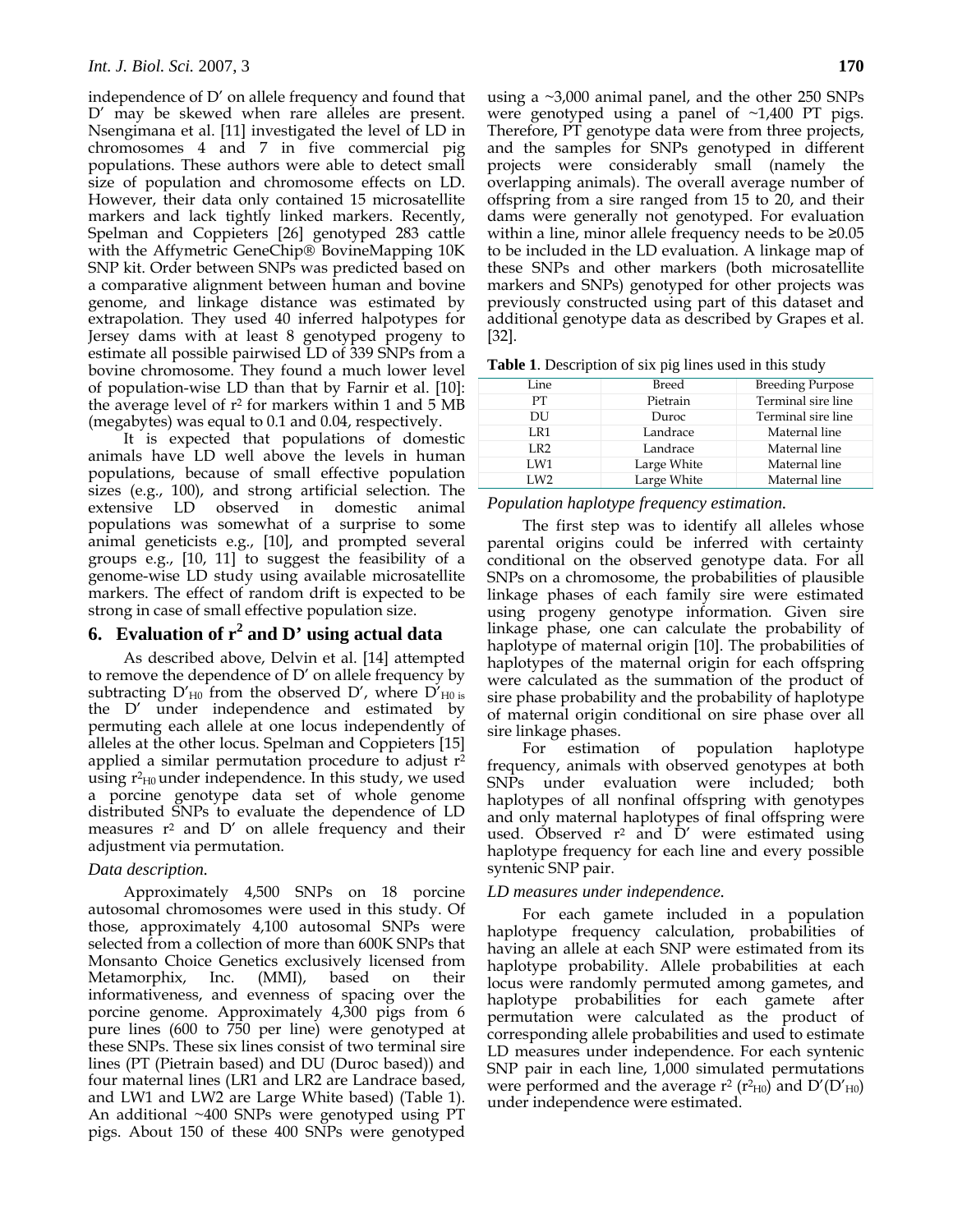#### *Adjustment for recombination rate.*

As described above, LD is expected to be a function of linkage distance in animal populations, at least for tightly linked loci. Therefore, it is important to adjust the effect of recombination rate on the extent of LD when the dependence of LD measures on allele frequencies is evaluated. To avoid the complexity of heterogeneity and dependency among LD of different SNP pairs from the same chromosome, the adjustment was performed using the averages of LD of neighboring groups within each line. To do that, all syntenic SNP pairs were divided into groups based on the size of linkage distance between the two SNPs. For this purpose, totally 85 groups including groups with estimated map distance equal to 0, 0.1, 0.2, 0.3, 0.4, and 0.5 cM were formed with a minimum 860 and maximum 40,662 pairs in each group. For a pair of SNPs from group i, its residual LD was estimated as:

$$
LD_{res} = LD_{ij} - \overline{LD}_i \tag{7}
$$

for LD measures  $r^2$  and D', respectively, where  $LD_{ij}$  is the observed value of an LD measure,  $LD_i$  is the average LD of group i.

# *Dependence of r2 and D' on MAF.*

Averages of the residual D' estimated using Eq. 7 were plotted against average minor allele frequencies (Fig. 2). Highest average residual D' was observed in case of lowest MAF (0.067), and the variation among different lines was large, ranging from 0.23, to 0.43. As MAF increased to  $\overline{0.15}$ , the average residual D' decreased rapidly in all lines. As MAF continuously increased to 0.20, the average residual D' decreased rapidly in two terminal sire lines, but more moderately in four maternal lines. As MAF continuously increased from 0.20 to 0.5, the speed of reduction in D' became more moderately in all lines, although there were differences among lines. It should be noted that the number of SNP pairs with extreme MAF (both largest and smallest) was much smaller compared to the number of SNP with intermediate MAF, implying that the accuracy in bias estimation was lowest in cases of extreme MAF. The bias in PT line was probably inflated by including a proportion of SNP pairs with small sample sizes due to different project origins. These results suggest that D' is highly dependent on allele frequency, and the bias was the largest in case of lower MAF.

As shown in Fig. 3, the average residual  $r^2$  were consistently low  $(= -0.01 \text{ to } 0.01)$  for intermediate average MAF (e.g., MAF =  $0.10$  to  $0.40$ ) in all six lines. When the average MAF was low (<0.10; two MAF groups with average equal to 0.067 and 0.089), a small degree of bias in average residual r2 was observed in four pig lines and the bias was considerably larger in other two lines: one maternal line (LR1) and one terminal sire line (PT). This unusually large bias in PT is probably, in part, due to the small sample size for a proportion of SNP pairs with small sample size due to different project origins. The bias in LR1 was large for one MAF group: the average residual  $r<sup>2</sup>$  was equal to 0.063 when the average MAF was equal to 0.067. One possibility is that this bias was in part due to a relatively small number of SNP pair in this MAF group. As MAF increased from 0.40 to 0.5, the average residual r2 moderately increased in all lines. The increase of  $r^2$  due to larger than intermediate MAF was a surprise, and it appears to be partially caused by larger maximum  $r^2$  with intermediate allele frequencies: the increase is at least partially corrected when the ratio of observed  $r^2$  over  $r^2$ <sub>max</sub> as defined in Eq. 5 was used (data not shown).

**Figure 2**. Average of observed D' as a function of average frequency of the minor alleles at each pair of SNPs in six pig lines. The breed origins of all lines were described in Table 1.

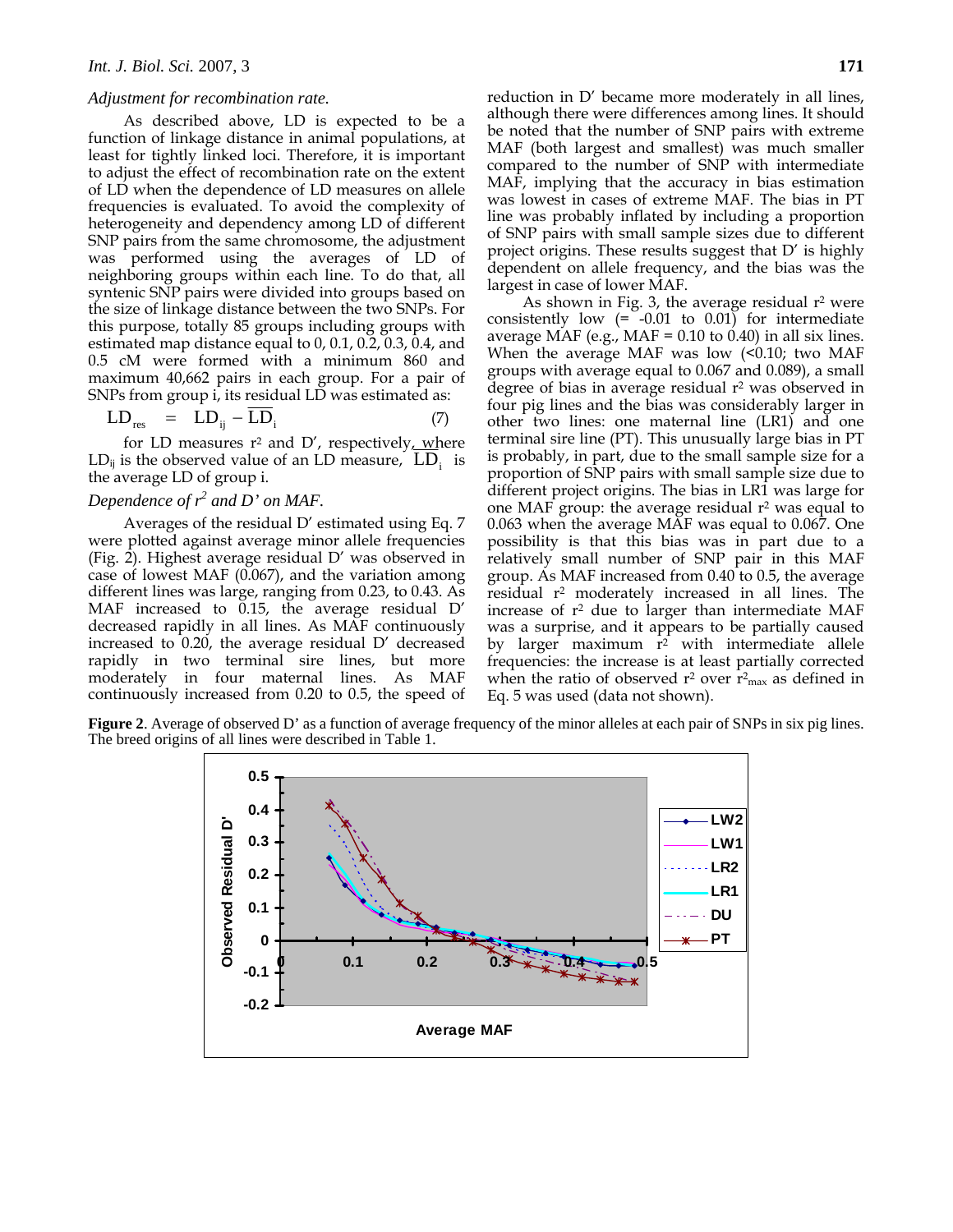



### *LD measures as a function of MAF under independence.*

As shown in Fig. 4, D' under independence  $(D'_{H0})$ was clearly dependent upon the average MAF of a SNP pair. As expected,  $D'_{H0}$  estimated via permutation under independence was inflated most in the case of lowest average MAF in which both SNPs had low allele frequencies (average  $D'_{H0}$  ranged from 0.187 to 0.232 in 6 lines, when average MAF =  $0.069$ ). In comparison with results using observed genotype data, the dependency of  $D'_{H0}$  on allele frequency appears to be less strong. As average MAF increased,  $D'_{H0}$  decreased rapidly initially, and then at a slower rate. The relationship between average MAF and  $D'_{H0}$ appears to be smooth within each pig line. There are small but probably detectable differences among

different lines. Specifically, the level of  $D'_{H0}$  in PT was consistently high than other lines, which is probably due to a significant proportion of SNPs genotyped for different projects with a small overlapping sample size.

LD measure  $r^2$ <sub>H0</sub> estimated under independence was consistently low (<0.002) for all SNP pairs under evaluation (Fig. 5). Little change in  $r^2$ <sub>H0</sub> was detected, as the average MAF increased from 0.067 to 0.485, suggesting that  $r^2H10}$  is independent of allele frequency in absence of LD, at least with the sample sizes used in this study. The difference in  $r^2$ <sub>H0</sub> among different lines is visible in fold but small in magnitude (all  $r^2_{\rm H0}$  $\leq 0.002$ ), and one possibility is that  $r^2$ <sub>H0</sub> could be slightly affected by factors such as sample sizes.

Figure 4. Average D' under independence (D'<sub>H0</sub>) as a function of average frequency of the minor alleles at each pair of SNPs in six pig lines. The breed origins of all lines were described in Table 1.

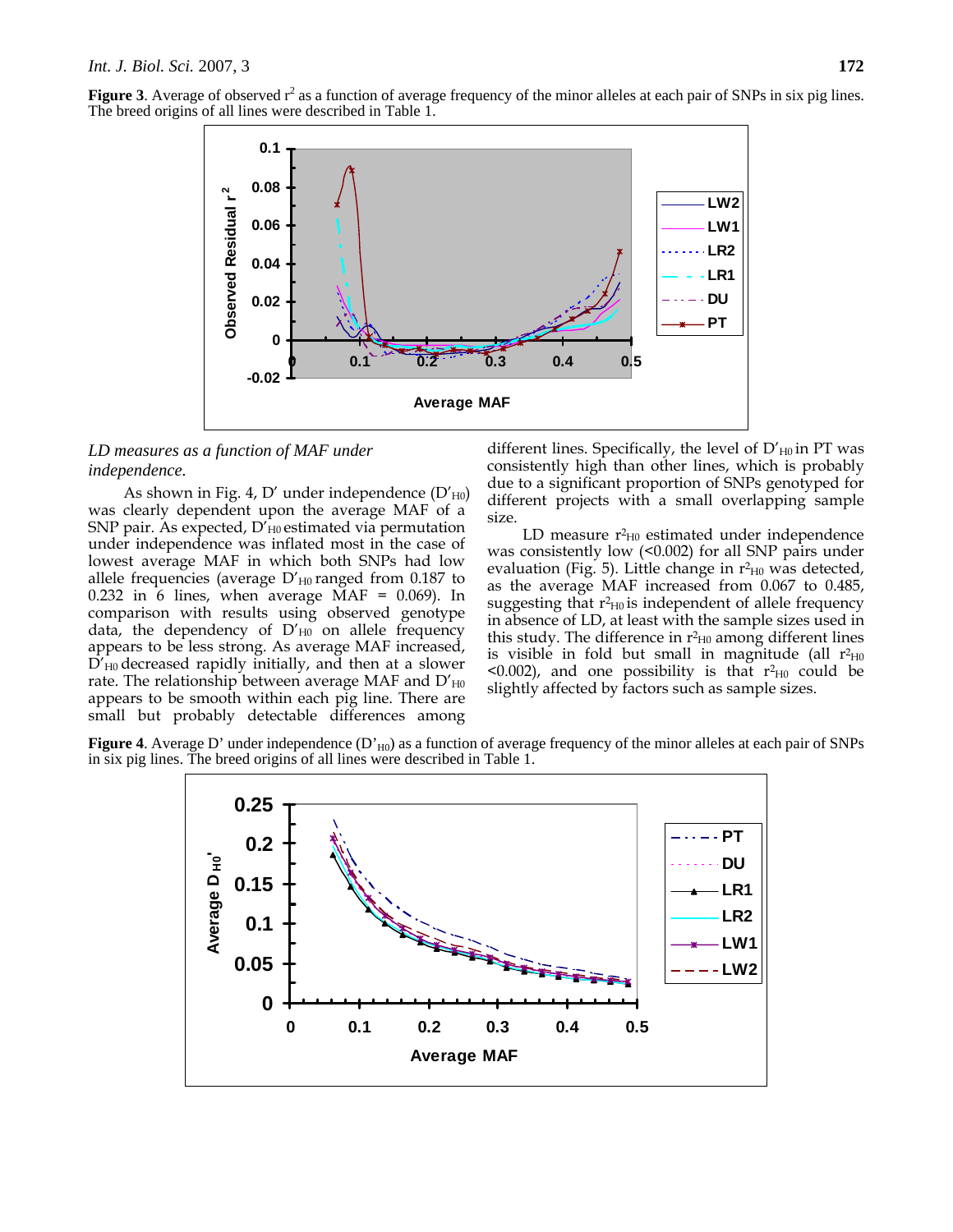**Figure 5**. Average r<sup>2</sup> under independence ( $r^2_{H0}$ ) as a function of average frequency of the minor alleles at each pair of SNPs in six pig lines. The breed origins of all lines were described in Table 1.



# *Dependence of adjusted r2 and D' on MAF.*

For each syntenic SNP pair under evaluation, the observed LD measure was first adjusted by LD  $(D'_{H0})$ or  $r^2$ <sub>H0</sub>) estimated under independence and then by its linkage distance using Eq. 7. These adjusted residual D' and r<sup>2</sup> were plotted against the average MAF (Figs. 6 and 7, respectively). As shown in Fig. 6, the dependence between adjusted residual D' and average MAF was clearly present after adjustment. However, in cases of low MAF (<0.20), the adjusted residual D'

was consistently smaller than their corresponding residual D' (Figs. 2 and 6), suggesting that the adjustment of  $\check{D}'$  via  $D'_{H0}$  partially removed the dependency of D' on allele frequency. Moreover, the differences in bias in D' among different lines were present after  $D'_{H0}$  adjustment. No effect of the adjustment of residual  $r^2$  using  $r^2$ <sub>H0</sub> was detected (Fig. 7), which is consistent to the above results that showed lack of dependency of  $r^2$ <sub>H0</sub> on allele frequency under independence.

**Figure 6**. Average D' adjusted by recombination rate and D'<sub>H0</sub> as a function of average frequency of the minor alleles at each pair of SNPs in six pig lines. The breed origins of all lines were described in Table 1.

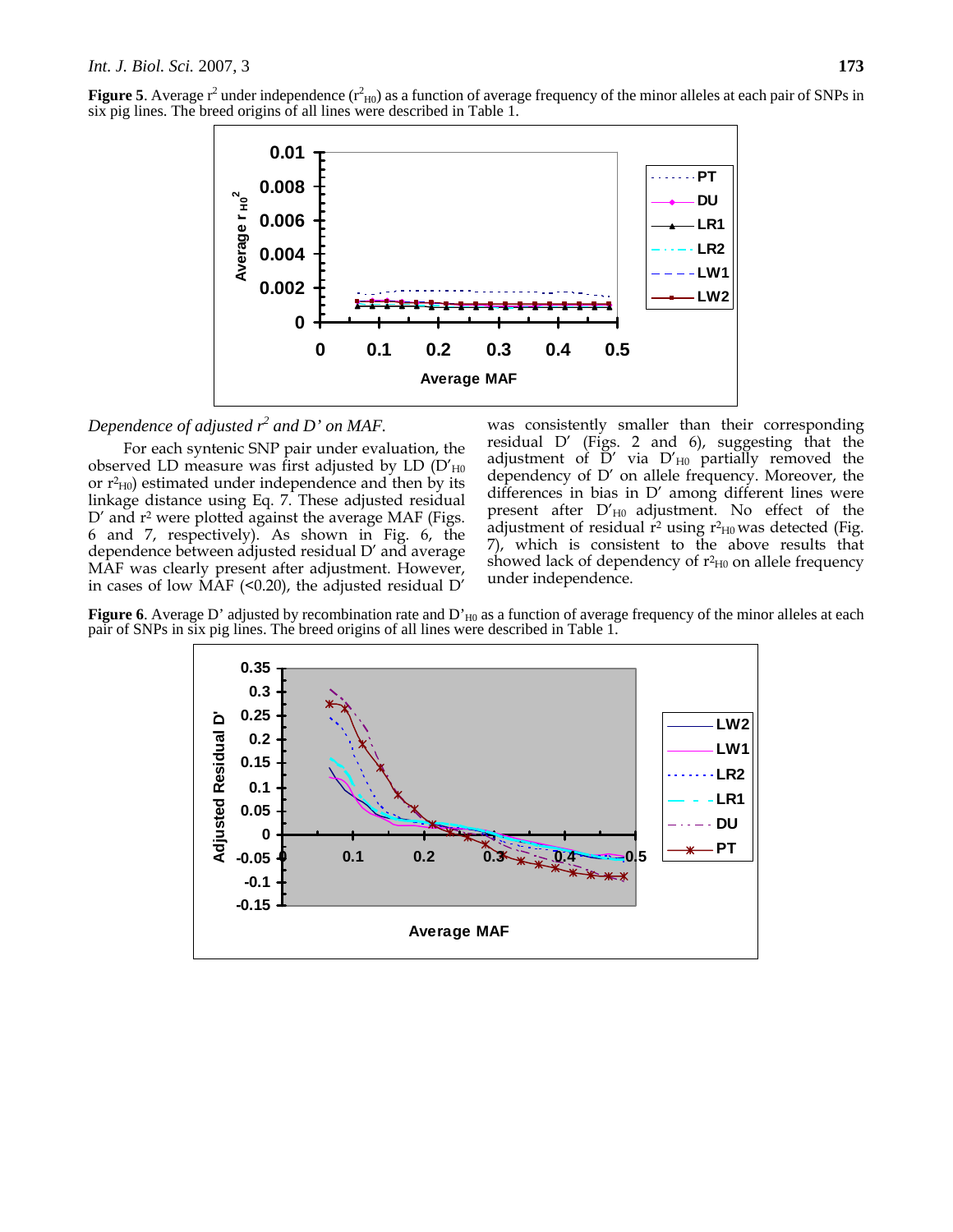**Figure 7**. Average  $r^2$  adjusted by recombination rate and  $r^2_{H0}$  as a function of average frequency of the minor alleles at each pair of SNPs in six pig lines. The breed origins of all lines were described in Table 1.



### **7. Whole genome population-wise linkage disequilibrium in pig populations**

The LD measure  $r^2$  was used to evaluate the extent of whole genome population-wise LD in pig populations. No adjustment of r2 based on allele frequency was performed. Extent and range of LD in individual lines will be reported elsewhere [33]. In Fig. 8, LD measure  $r^2$  averaged over all six lines were plotted against the average linkage distance between the two SNPs of each pair. As expected, the most tightly linked SNP pairs had the highest average  $r^2$ , and the observed average r<sup>2</sup> was rapidly reduced initially as the linkage distance increased (e.g., to 3 cM). While the extent of LD was low for a pair with linkage distance larger than 5 cM  $(r^2 \lt 0.07)$ , it continuously decreased, with gradually slower speed, as linkage distance increased to 150 cM, suggesting that there is a small proportion of loosely linked SNP pairs have low level of LD.

**Figure 8**. Average of the observed LD measures adjusted by recombination rate as a function of map distance between two SNPs of each pair. A,  $r^2$ ; B,  $r^2/r^2$ <sub>max</sub> as defined in Eq. 5.

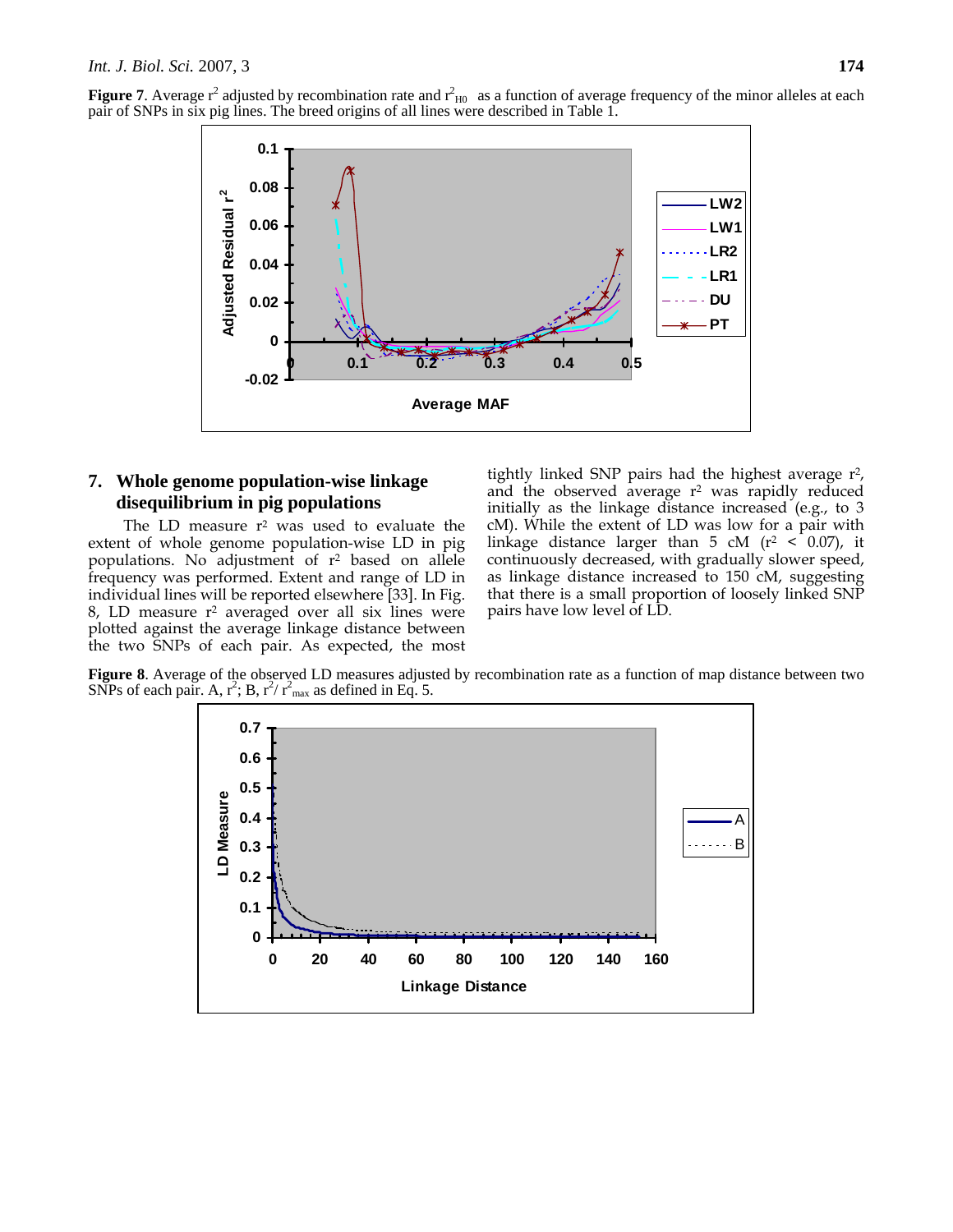**Figure 9**. Standard deviation of the observed LD measures adjusted by recombination rate as a function of map distance between two SNPs of each pair. A,  $r^2$ ; B,  $r^2/r^2_{\text{max}}$  as defined in Eq. 5.



As expected, the size of  $r^2$ /  $r^2$ <sub>max</sub> was considerably larger than  $r^2$  for all linkage distance groups (Fig. 8). In a similar pattern to  $r^2$ , the ratio of  $r^2$ over r2 max continuously decreased as the linkage distance between the SNPs increased. For a loosely linked SNP pair (e.g., >20 cM), the rate of change (defined by change per unit of linkage distance) in  $r^2$ /  $r<sup>2</sup>$ <sub>max</sub> was similar to that of  $r<sup>2</sup>$ . As linkage between two SNP of a pair became tighter, rate of change in  $r^2$ r2 max was faster than that in r2. For a pair of SNPs in very tight linkage (e.g., <0.3 cM), the rate of change in  $r^2$ /  $r^2$ <sub>max</sub> was slightly slower than that of  $r^2$ . One possible underlying cause to the slower rate change in  $r^2$ /  $r^2$ <sub>max</sub> in case of very tight linkage is that  $r^2$  of a proportion of tightly linked SNP pairs has reached the maximum or its neighborhood of r<sup>2</sup>. For more explicit illustration,  $r^2$  was predicted for numerous linkage distances (Table 2). The most tightly linked group had the highest average  $r^2$  (0.513). As linkage distance increased to 0.1, 0.25, 0.5, 1.0, 3.0, 5.0, 10, 20, and 40 cM, the average r2 was reduced to 0.371, 0.321, 0.260, 0.206, 0.103, 0.069, 0.035, 0.018, and 0.008, respectively. These results suggested that the LD in pig populations was extended to 1 to 3 cM and is more extensive than those in human population (e.g., [29-31]).

The standard deviations of  $r^2$  estimates were estimated for each group formed based on linkage distances using data from six lines and were plotted against their corresponding linkage distances (Fig. 9). The standard deviations of r<sup>2</sup> continuously decreased as linkage distance between two SNPs of a pair increased. The rate of change in standard deviations of r2 as a function of linkage distance was only slightly slower than those in  $r^2$ . LD measure  $r^2/r^2$ <sub>max</sub> displayed higher variability than  $r^2$  for all linkage distances investigated, especially for more loosely linked SNP pairs.

**Table 2**. Effect of recombination rate on population-wise linkage disequilibrium

| Linkage<br>distance (cM) | $r^2$ | Linkage<br>distance (cM) | r <sup>2</sup> |
|--------------------------|-------|--------------------------|----------------|
| < 0.1                    | 0.513 | 5                        | 0.069          |
| 0.1                      | 0.371 | 10                       | 0.035          |
| 0.25                     | 0.321 | 20                       | 0.018          |
| 0.5                      | 0.260 | 40                       | 0.008          |
|                          | 0.206 | 60                       | 0.006          |
| $\mathcal{P}$            | 0.145 | 100                      | 0.005          |
| 3                        | 0.103 | 150                      | 0.005          |
|                          |       |                          |                |

#### **8. Discussion**

For pair-wise LD evaluation,  $D'$  and  $r^2$  are the most commonly used LD measures (e.g., [6]). It is known that D' depends on allele frequency, especially in cases of small sample sizes (e.g., [5]). In this study, we attempted to quantify the dependency of LD measures on minor allele frequency, by forming a large number of groups based on linkage distance and adjusting the effect of recombinant rates using group means of LD measures. This approach is chosen over correction via a general linear regression analysis for the following reasons: relationship between LD and linkage distance (or recombination rate) isn't strictly linear; and a larger number of observed values should allow the adjustment of group means. The results of this study show that D' is strongly dependent on allele frequency, and the dependency continuously decreased as the average MAF increased (Fig. 2), namely as heterozygosity of the two loci increased (because heterozygosity is an increasing function of MAF for biallelic loci). In analyzing microsatellite marker genotype data, McRae et al. [12] attempted to adjust the bias in D' by fitting heterozygosity of the two loci as covariates, and showed that D' slowly increased as heterozygosity of the two loci increased, implying that high heterozygosity inflated bias in D' estimation. One probable reason for this contradiction is that D' is most sensitive to number and frequencies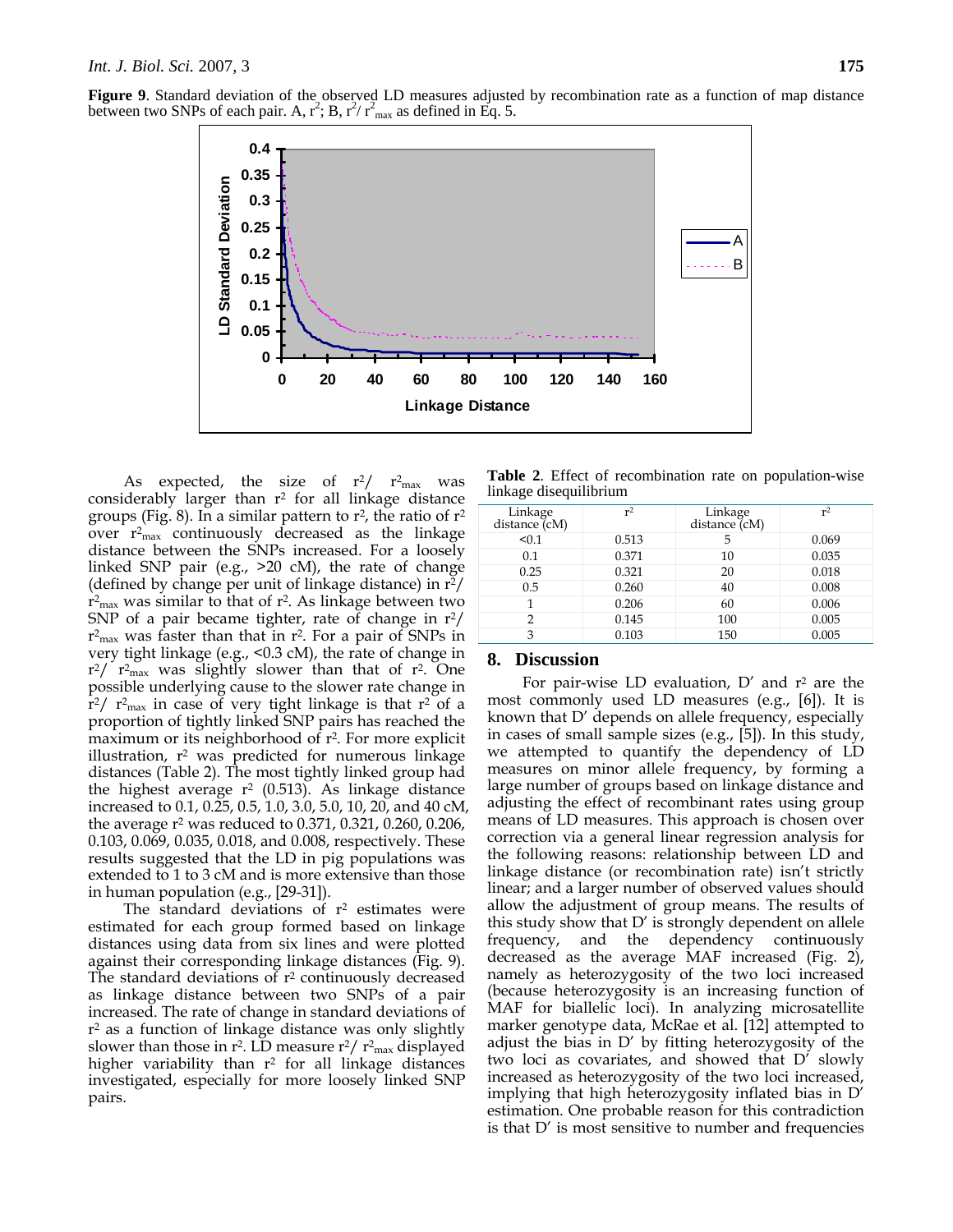of minor alleles because the denominator of D' is equal to a minimum of frequency products (Eq. 4). For biallelic data (such as SNP data), lower heterozygosity strictly corresponds to lower frequency of the rare allele, and therefore, inflates D'. However, with multiallelic data (such as microsatellite markers), markers with high heterozygosity often have one/more alleles with very low frequency, resulting in much inflated D'. On the other hand, markers with lower heterozygosity often have fewer alleles with intermediate frequency, which would correspond to smaller bias in D'. Therefore, caution needs to be taken when analyzing LD of SNPs and microsatellite markers. Whether or not heterozygosity is the best covariate is questionable, especially for multiallelic data.

Still, D' has been the primary LD measure for genotype data of multiple alleles in animal populations [10 to 13]. To eliminate the dependency of D' on allele frequency and sample size, Devlin et al. [14] estimated D' under independency  $(D'_{H0})$  by permuting alleles at each locus independent of alleles at the other locus and proposed to adjust the observed D' by subtracting  $D'_{H0}$ . In this study, we applied a similar permutation to evaluate the adjustment of D' and  $r^2$ . Our results showed a clear dependency of  $D'_{H0}$ on allele frequency (Fig. 4). However, the dependency of  $D'_{H0}$  appears to be less severe than that in observed D', and the adjustment of D' using  $D'_{H0}$  only partially removes the bias caused by allele frequency: adjusted D' is still a function of allele frequency (Figs. 2, 4, and 6). One possible interpretation is that the dependency of D' in absence of LD on MAF is different from that in presence of LD.

The LD measure  $r^2$  is considerably more robust to allele frequency variation than D', albeit not completely independent of allele frequency. In general,  $r<sup>2</sup>$  appears to be inflated when the average MAF is either too low or too high (Fig. 3). The inflation of LD in case of high MAF can be at least partially due to the dependency of the maximum of  $r^2$  on allele frequency (Eq. 7 and data not shown). Permutation results show that  $r^2$  in absence of LD (i.e.,  $r^2$ <sub>H0</sub>) appears to be independent of allele frequency, and the adjustment of the observed  $r^2$  by  $r^2H_0$  shows no detectable effect.

In comparison to the extent in human populations, this study identified considerably more extensive LD in pig populations. However, the extent of LD found in this study appears to be somewhat lower than those implied by most previous studies using microsatellite markers (e.g., [10, 12, 13]). For example, Farnir et al. [10] suggested LD was extended to several tens of centiMorgans in a dairy cattle population, and these results were supported by several other studies [11, 12]. Although LD was detected among loosely markers in this study, the observed r2 averaged over six pig lines was generally low for loosely linked markers (e.g.,  $r^2 = 0.069$ , 0.035, and 0.018 for a pair of markers being 5, 10, and 20 cM apart, respectively). While LD is a property of a population, we think the discrepancy between this

study and those using microsatellite markers is mainly due to the bias in D' caused by allele frequency and its interpretation of the observed D'. As an example, the average of bias in D' due to allele frequency and sample size under independence was equal to 0.26 among microsatellite markers studied by Devlin et al. [14]. For pairs with several minor alleles of very low frequencies at both loci, the probability of D' reaching 0.5 or higher can be reasonably high in case of no or low LD. Therefore, inference based on the size of D' and the proportion of marker pairs having  $D' \geq 0.5$  can overestimate the extent of population-wise LD. On the other hand, the extent of LD found in this study is somewhat higher than those reported by Spelman and Coppieters [15]. For example, the average level of  $r^2$ for markers within 1 and 5 MB was equal to 0.1 and 0.04 in a Jersey sample, respectively, while average level of r2 for markers with an average linkage distance of 1 and 5 cM in this study was equal to 0.206 and 0.069, respectively. These discrepancies could result from nature of different populations in two species, accuracy in linkage map marker order, and inaccurate translation between physical and genetic distances, and use of comparative information for marker order and distance.

Distinguishing "usable" and "detectable" LD has practical implications. Theoretically (namely with an infinitely large sample), all instances of LD are detectable. However, only a sufficiently large degree of LD is "usable" in an LD mapping. While the level of LD needed in an LD mapping study depends on size of QTL effect, experimental power, and sample size, not all LD is "usable" in practice. Moreover, the threshold for "usable" LD could depend on applications and the nature and accuracy of trait phenotype measurements. In a case-control study, the required sample size is approximately equal to  $N/r^2$ , where N is the sample size needed for genotyping the causal mutation. The size of most segregating QTL that are targets of mapping are expected to be moderate or small, and most economically important traits are moderately or lowly heritable, implying large residual error variance. Moreover, weak LD exists among unlinked loci [10], implying that one needs a stricter p value threshold for inference of linkage. Consequently, a large sample sizes are needed to achieve reasonably high power of detection when a causal mutation is genotyped. For a large proportion of QTL, it is unrealistic to further dramatically increase sample size (e.g., >10 times) by genotyping a marker in LD with a causal mutation. Therefore, the threshold for population-wise LD in a genome-wise association study should be set to be reasonably high. To our knowledge, no LD measures exist that allow us to calculate sample size for an association study of continuous traits. Using a case-control study as an analog, we think  $r^2$  of 0.3 (or slightly lower) as a threshold of "usable" LD in experimental designs for continuous traits in pigs is appropriate.

Further analysis is needed for planning whole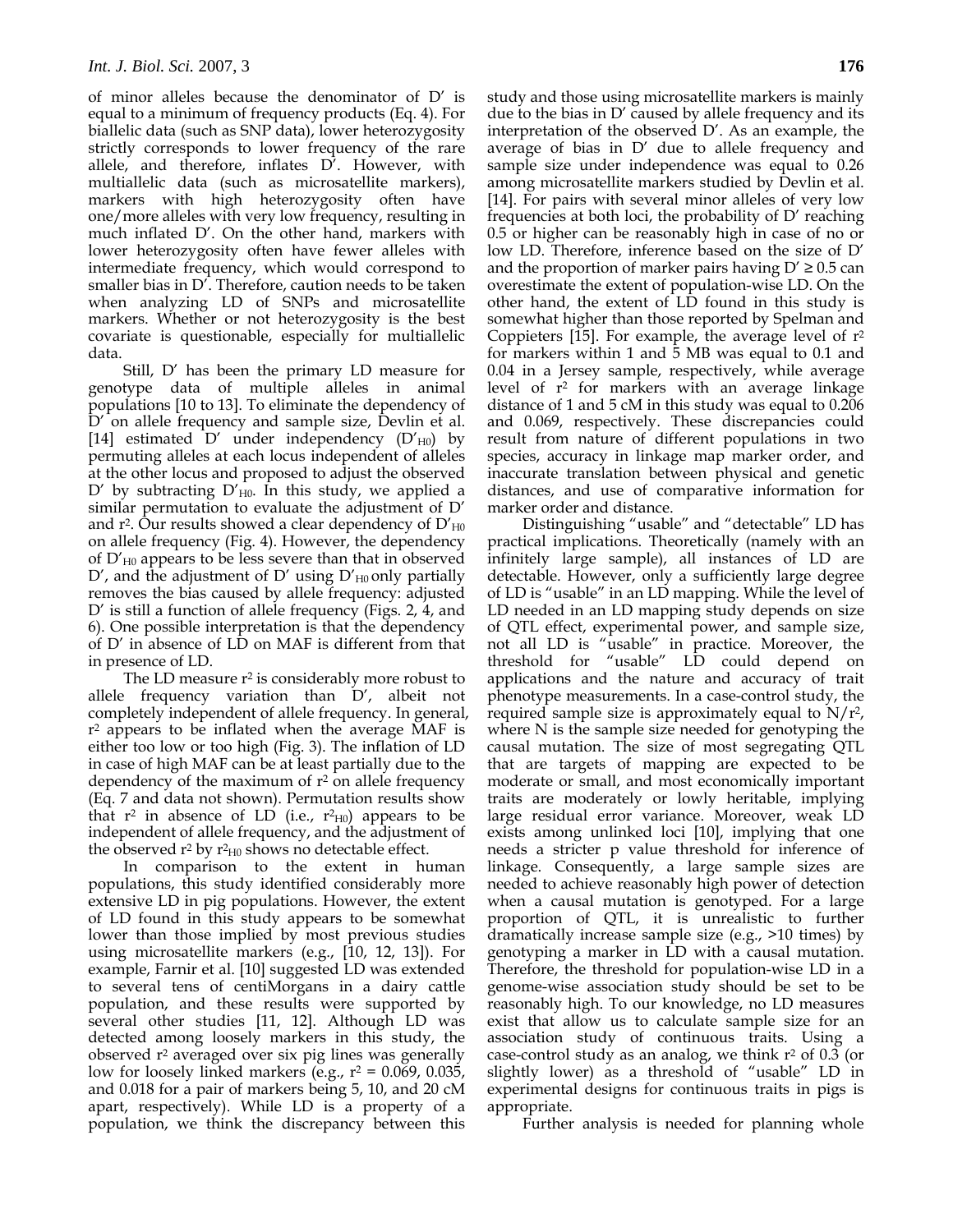genome association study using  $r^2 = 0.3$  as an appropriate threshold of LD in pigs. On average, SNPs that are 0.3 cM apart have  $r^2 = 0.3$ . Because a marker would be in LD with loci on both sides, 0.6 cM spacing corresponds to  $r^2 = 0.3$  for a pair of marker and underlying QTL. While 0.6 cM SNP spacing could serves as an appropriate threshold for an initial whole scan, there are substantial benefits and therefore a denser SNP map is used for the following reasons. First, approximately half of the pairs that are 0.3 cM apart will have  $r^2$  <0.3, implying an incomplete search of QTL when  $r^2 = 0.3$  is used as a threshold; Second, the variance of  $r^2$  is large for tight linked SNPs, implying that more SNP genotyping would increase the probability of having a SNP in tight LD with underlying QTL; third, to view  $r^2 = 0.3$  as a threshold in pigs, will achieve power only for moderate or large size of QTL and generally with very large sample size. On the other side, a proportion of SNP pairs will have higher r<sup>2</sup>, and QTL can be detected using more loosely linked QTL. For a genome scan that is aimed to identify a proportion of QTL using sizeable sample size, sparse spacing (e.g., 1 cM) is appropriate. Scan of sparser spacing could be interesting in special situations (e.g., limited by marker availability). Based on these observations, we recommend a density of 0.1 to 1 cM for an initial whole genome scan that uses population-wise LD. It is noted that this recommendation is considerably denser than those recommended by Nsengimana et al. [11] who suggested that genome-wise association studies are feasible in commercial pig populations at a marker density of 5 to 10 cM.

The relationship between recombinant rates and the extent of LD was proposed to be used in linkage map construction [34]. For this purpose, steep slope with minimum noise would be desirable. The results in this study indicated that there exists a strong relationship between linkage distance and LD for reasonably tightly linked loci (e.g., <5 cM), and the extent of LD is only slightly affected by linkage distance for more loosely linked loci. Therefore, using data with higher extent of LD than some minimum threshold (e.g., 0.1) is probably more efficient than using all LD data for linkage map construction. Our results also show that the variations in LD for a given range of linkage distance is generally large, suggesting it will be difficult to achieve high accuracy in linkage map construction using LD data only.

Characterization of population-wise LD will help us in rediscovering population breeding history including historic effective population sizes [7, 16] and chromosomal regions under consistent selection [19]. These areas are expected to attract more interests as genotypes of dense marker maps become more readily available. Another area that will be of great importance is the effect of presence of population-wise LD on efficiency of MAS. As more QTL are fine mapped, MAS will play an increasingly larger role in animal selection for breeding, and optimization of MAS in presence of population-wise LD will be increasingly important.

#### **Acknowledgements**

We thank MMI Genomics, Inc. (especially Sue DeNise) for their SNP data and help. We also thank Mike Grosz for his coordination in discovery of 400 Monsanto SNPs, validation, genotyping, Nengbing Tao for his work in selection and validation of SNPs, Xuelu Liu for genotype QC, Lori Yancey for her coordination in tissue banking, DNA extraction, and genotyping, Steven Murphy for tissue banking, Julie Oermann for DNA extraction, Sara DiMaria and Steve Wagner for genotyping, and Natascha Vukasinovic and Laura Grapes for their comments.

#### **Conflict of interest**

The authors have declared that no conflict of interest exists.

#### **References**

- 1. Hartl DL, Clark AG. Principle of Population Genetics. Sinauer Associates. 1997.
- 2. Prichard JK, Przeworski M. Linkage disequilibrium in humans: models and data. Am. J. Hum. Genet. 2001; 69:1-14.
- 3. Bulmer MG. The effect of selection on genetic variability. The American Naturalist. 1971; 105:201-211.
- 4. Sved JA. Linkage disequilibrium and homozygosity of chromosome segments in finite populations. Theoretical Population Biology. 1971; 2: 125-141.
- 5. Ardlie KG, Kruglyak L, Seielstad M. Patterns of linkage disequilibrium in the human genom. Nat. Rev. Genet. 2002; 4:299-309.
- 6. Jorde LB. Linkage disequilibrium and the search for complex disease genes. Genome Res. 2000; 10:1435-1444.
- 7. Zhao HD, Nettleton D, Soller M, Dekkers JCM. Evaluation of linkage disequilibrium measures between multi-alleleic markers as predictors of linkage disequilibrium between marker and QTL. Genet. Res. 2005; 86: 77-87.
- 8. Lewontin RC. The interaction of selection and linkage. I. General considerations; heterotic model. Genetics.1964; 49:49-67.
- 9. Hill WG, Roberson A. Linkage disequilibrium in finite populations. Theor Appl Genet. 1968; 38:226-131.
- 10. Farnir F, Coppieters W, Arranz JJ, et al. Extensive genome-wide linkage disequilibrium in cattle. Genome Res. 2000; 10: 220-227.
- 11. Nsengimana J, Baret P, Haley CS, Visscher PM. Linkage desequilibrium in the domesticated pigs. Genetics. 2004; 166:1395-1404.
- 12. McRae AF, McEwan JC, Dodds KG, et al. Linkage disequilibrium in Domestic Sheep. Genetics. 2002; 160:1113-1122.
- 13. Tenesa A, Knott SA, Ward D, et al. Estimation of linkage disequilibrium in a sample of the United Kingdom dairy cattle population using unphased genotypes. J. Anim. Sci. 2003; 81: 617-623.
- 14. Delvin B, Roeder K, Otto C, Tiobech S, et al. Genome-wise distribution of linkage disequilibrium in the population of Palau and its implications for gene flow in Remote Oceania. Hum. Genet. 2001; 108: 521-528.
- 15. Spelman RJ, Coppieters W. Linkage disequilibrium in the New Zealand Jersey population. Proc 8th World Congr Genet Appl Livestock Prod. 2006.
- 16. Hayes BJ, Visscher PM, McPartlan HC, Goddard ME. Novel multilocus measures of linkage disequilibrium to estimate past effective population size. Genome Res. 2003; 13: 635-643.